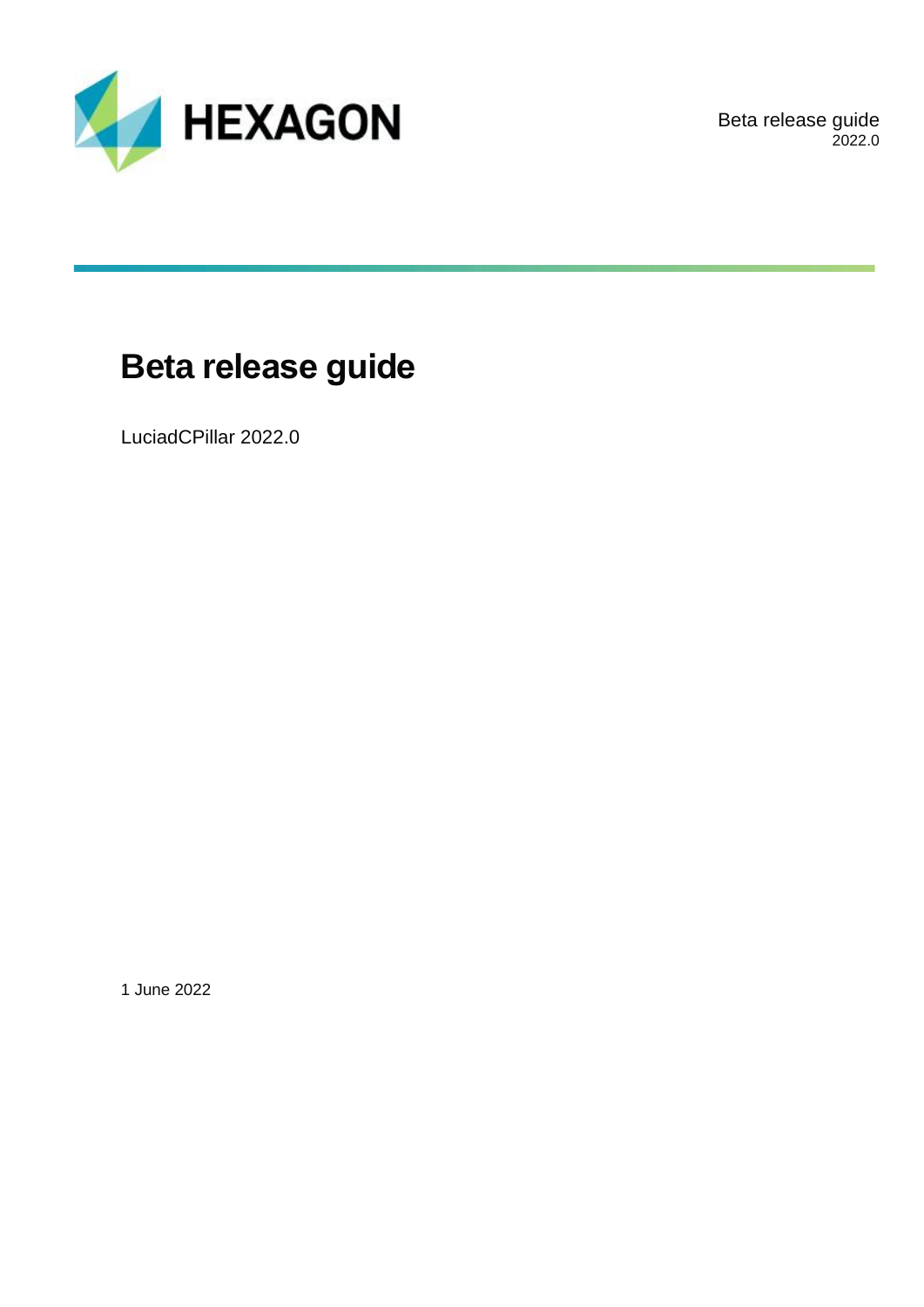

# **Contents**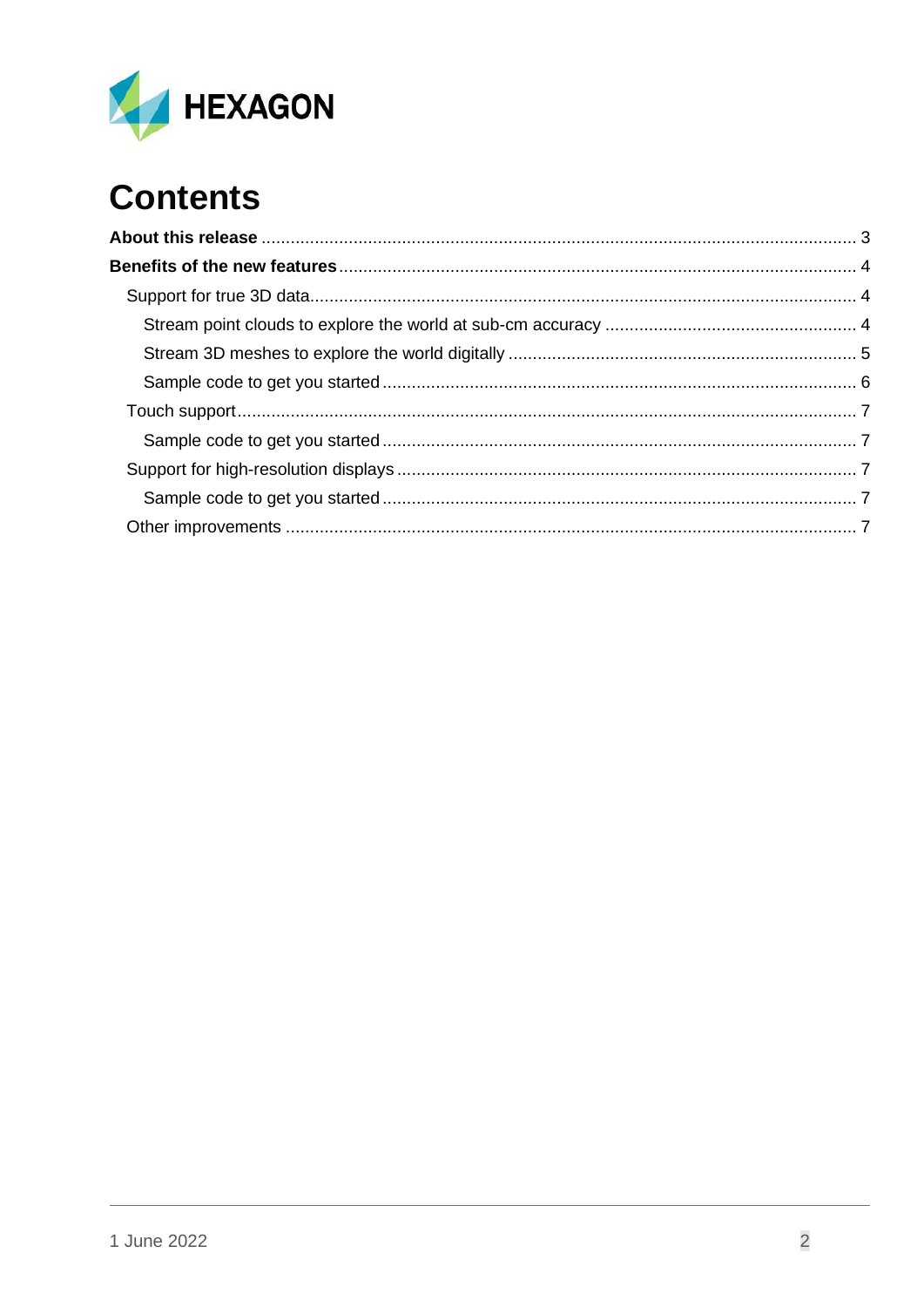

# <span id="page-2-0"></span>**About this release**

The 2022.0 release of LuciadCPillar focuses on fast and robust integration of highly accurate 3D reality meshes and point clouds. The new features allow users to stream point clouds to explore the world at sub-cm accuracy and 3D meshes to discover the world digitally.



*\*LuciadCPillar's support for Java for Android is currently in an alpha version. If you're interested in this feature, please contact product.management.luciad.gsp@hexagon.com*

*Figure 1: The Luciad Product Portfolio*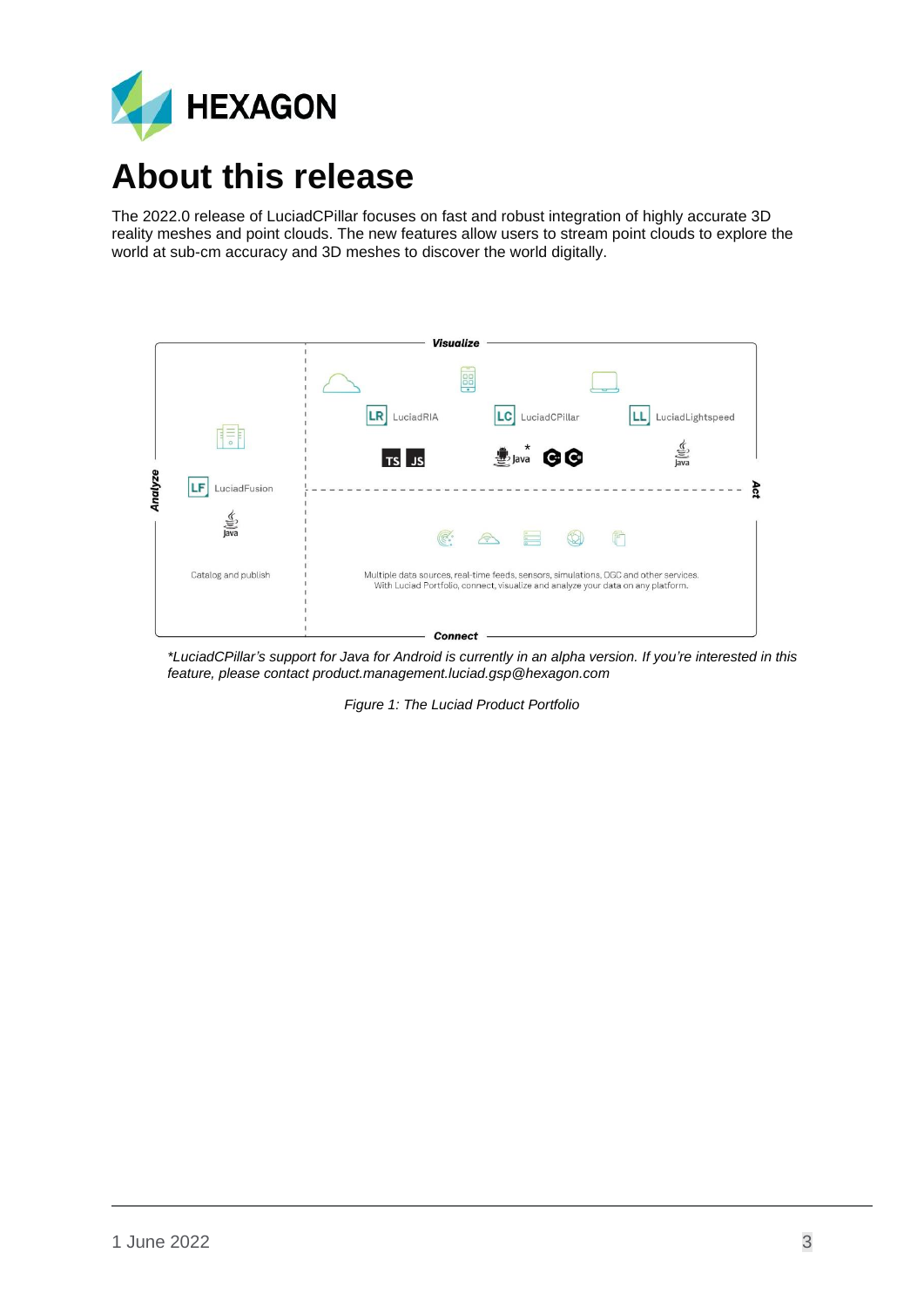

## <span id="page-3-0"></span>**Benefits of the new features**

## <span id="page-3-1"></span>Support for true 3D data

LuciadCPillar exploits graphics hardware to achieve high visual and analytical performance. This capability is now being put to good use for the integration of the immense amount of data offered as point clouds and 3D reality meshes.



*Figure 2: Stream point clouds (left) and 3D meshes (right) to LuciadCPillar*

### <span id="page-3-2"></span>Stream point clouds to explore the world at sub-cm accuracy

By their nature, point clouds are very detailed representations of reality. Nowadays, point cloud data sets are often the product of Light Detection and Ranging (LiDAR) technologies, although they may also be constructed from an imagery set. LiDAR remote sensing technology is getting increasingly popular, driven both by technological advancement and applicability in a variety of domains. Today, mobile capturing systems offer lightweight but powerful high-resolution laser sensors. They allow rapid scanning of the environment in a cost-effective way. Those environment scans lead to massive point cloud data collections with billions and even trillions of points.

An important example among numerous use cases is the development of smart cities, in which LiDAR can help generate an accurate topography to support urban planning, infrastructure management, environmental protection, public safety, public services, and more.

LuciadCPillar is now capable of loading point clouds. These can be served as OGC 3D tiles or HSPC. LuciadFusion, the server product of the Luciad Portfolio, allows users to discover point cloud data and stream it as 3D tiles to LuciadCPillar.

#### **GPU-based visualization for smooth handling of point cloud data streams**

OGC 3D Tiles services automatically expose the available data attributes and their range, as well as the data quality. This ensures an optimal end user experience, with tiles smoothly loaded and refined as users pan and zoom on the map.

The point cloud data can be styled by its color, intensity, and height attributes, or any other exposed numerical attribute. The styling of the points as well as the quality of the data can be modified at runtime. You can set the size of the points manually, or you can let it adapt automatically to the density of the dataset.

You can combine point cloud data with any other data source in LuciadCPillar.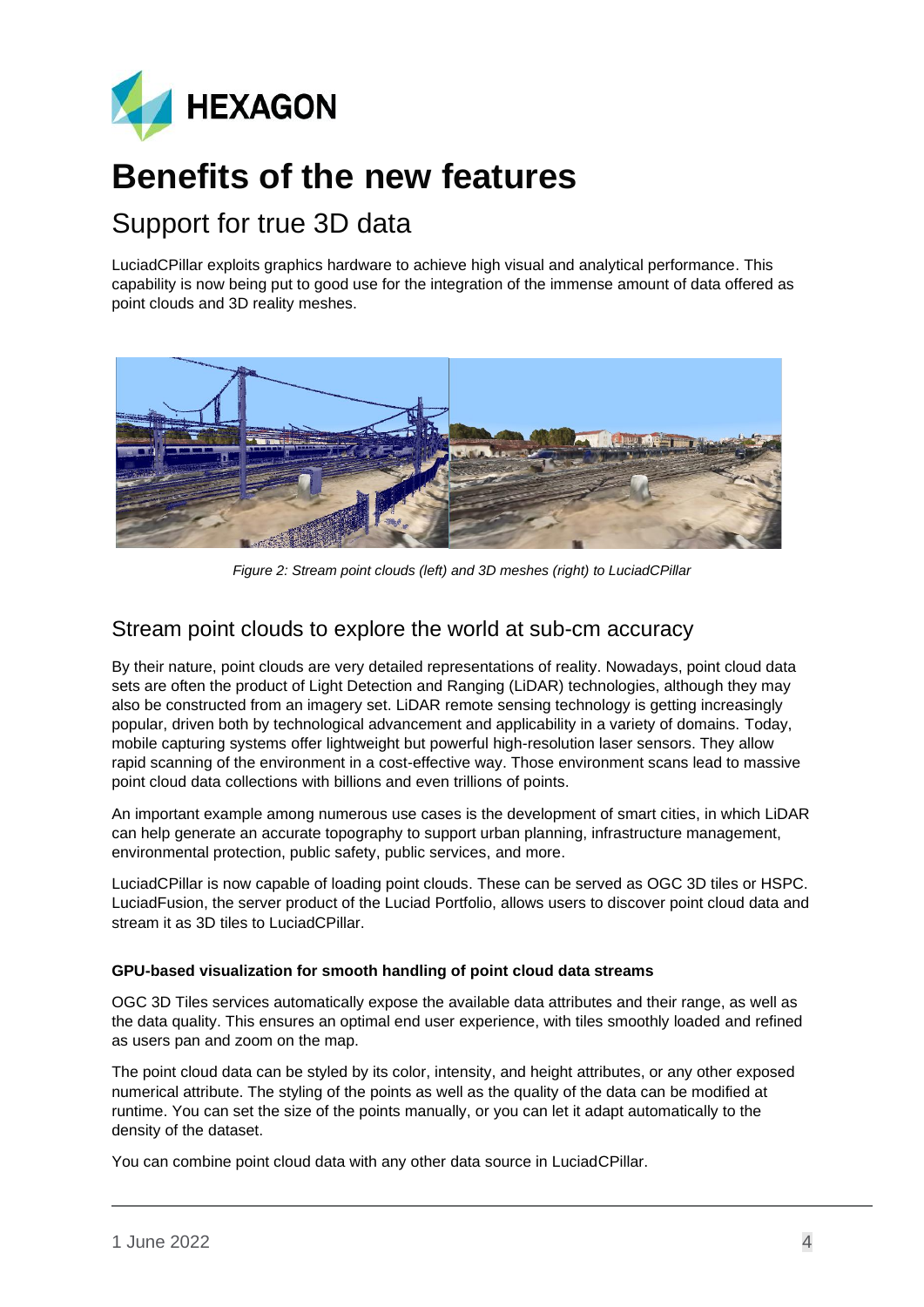



*Figure 3: The point cloud data can be styled and combined with any other data source in LuciadCPillar*

### <span id="page-4-0"></span>Stream 3D meshes to explore the world digitally

3D models are widely used in a variety of industries, not the least in the geospatial world. They are either captured through photographic surveying or created in design modeling tools. The highly detailed 3D reality meshes generated to represent a precise real-world environment, such as a building, a bridge, or even an entire city, are becoming increasingly popular sources of 3D models. They are typically massive in size.



*Figure 4: Represent a precise real-world environment with highly detailed 3D reality meshes in LuciadCPillar*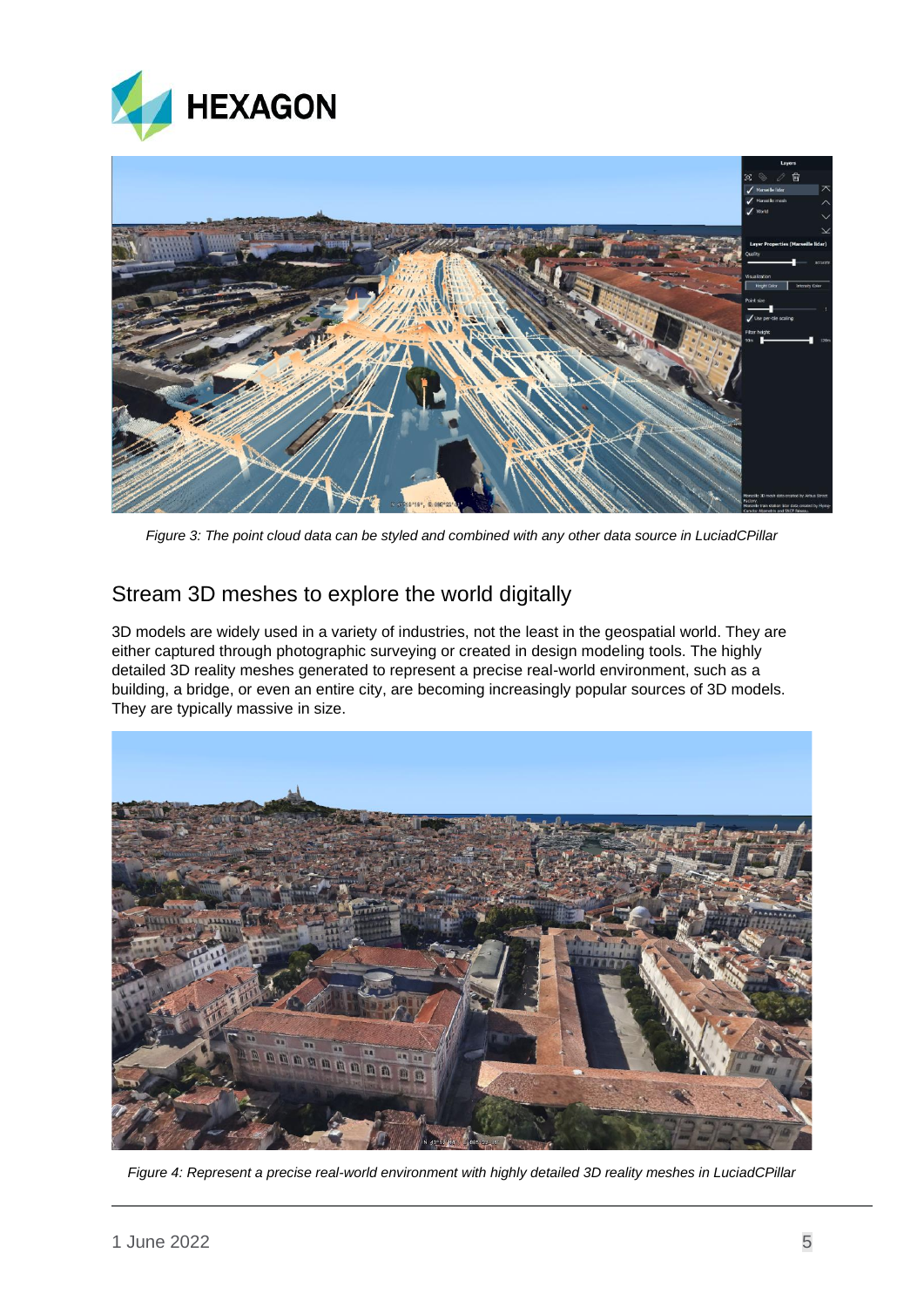

#### **Add a new dimension to your map view with true 3D data**

LuciadCPillar now allows you to load and integrate 3D reality meshes with other data on your map. The loading and visualization of 3D reality meshes is a ripple-free process, even when multiple files are loaded. Tiles will smoothly fade in and out as users pan and zoom on the map. You can view the meshes in full 3D and seamlessly integrate them with other data sets such as aerial imagery and terrain data to visualize the entire environment.

#### **Smart loading of 3D mesh data**

Streamed reality meshes are supported as a feed of OGC 3D Tiles, a multi-leveled 3D tiled format for 3D mesh data. LuciadFusion, the server product from the Luciad Portfolio, can serve reality meshes as OGC 3D Tiles. The service automatically exposes the data structure and quality metadata. By doing so, it ensures an optimal end user experience, with tiles smoothly loaded and refined as users pan and zoom on the map.

Your data does not have to reside on a server. LuciadCPillar can also directly connect to OGC 3D Tiles datasets that reside on your SSD drive.

### <span id="page-5-0"></span>Sample code to get you started

Included in the release is a new sample called "OGC 3D Tiles" that illustrates how to use the API to load the data and style and analyze the data in an interactive way. Both a C++ and a C# version of the sample are available.

In addition to the sample, the release comes with a comprehensive set of how-to guides with more details on how to leverage our API for your data visualization needs. The documentation covers:

- Visualizing tiled mesh data
- Visualizing point cloud data
- Loading and visualizing the HSPC data format

**Az LC** GETTING STARTE LuciadCPillar / Data Formats / OGC 3D Tiles Data Formats: OGC 3D Tiles The OGC 3D Tiles protocol is designed for streaming and rendering mass<br>Point Clouds from a server to a client. It defines a hierarchical data struct In LuciadCPillar, we support 3D tiles that contain a payload with - Point cloud data (the PRTS format)<br>- Reality meshes (the exor or Batched 3D Model format) The OGC 3D Tiles format describes the structure of a 3D tile hierarchy. It consists of tadata format that describes the 3D scene. It is encoded as ISON, and is ty A medala format hat describes the 30 seme. It is encode as JON, and you may still be the start link of the "Elisant start and the medal field of the started property and the started started started started started in the s Model (B3DM), For the en<br>h tile in a tileset can also<br>• A bounding volume.<br>• The geometric error, w **Basics** Visualize OGC 3D Tiles data NEWIN 2022.0 his tutorial illustrates how you can connect<br>OGC 3D Tileset containing meshes (B3DM) (<br>voint clouds (PNTS) How-to guides **Solution State State State State State State State State State State State State State State State State State State State State State State State State State State State State State State State State State State State St** 

*Figure 5: A new sample called 'OGC 3D Tiles' is included in the LuciadCPillar release*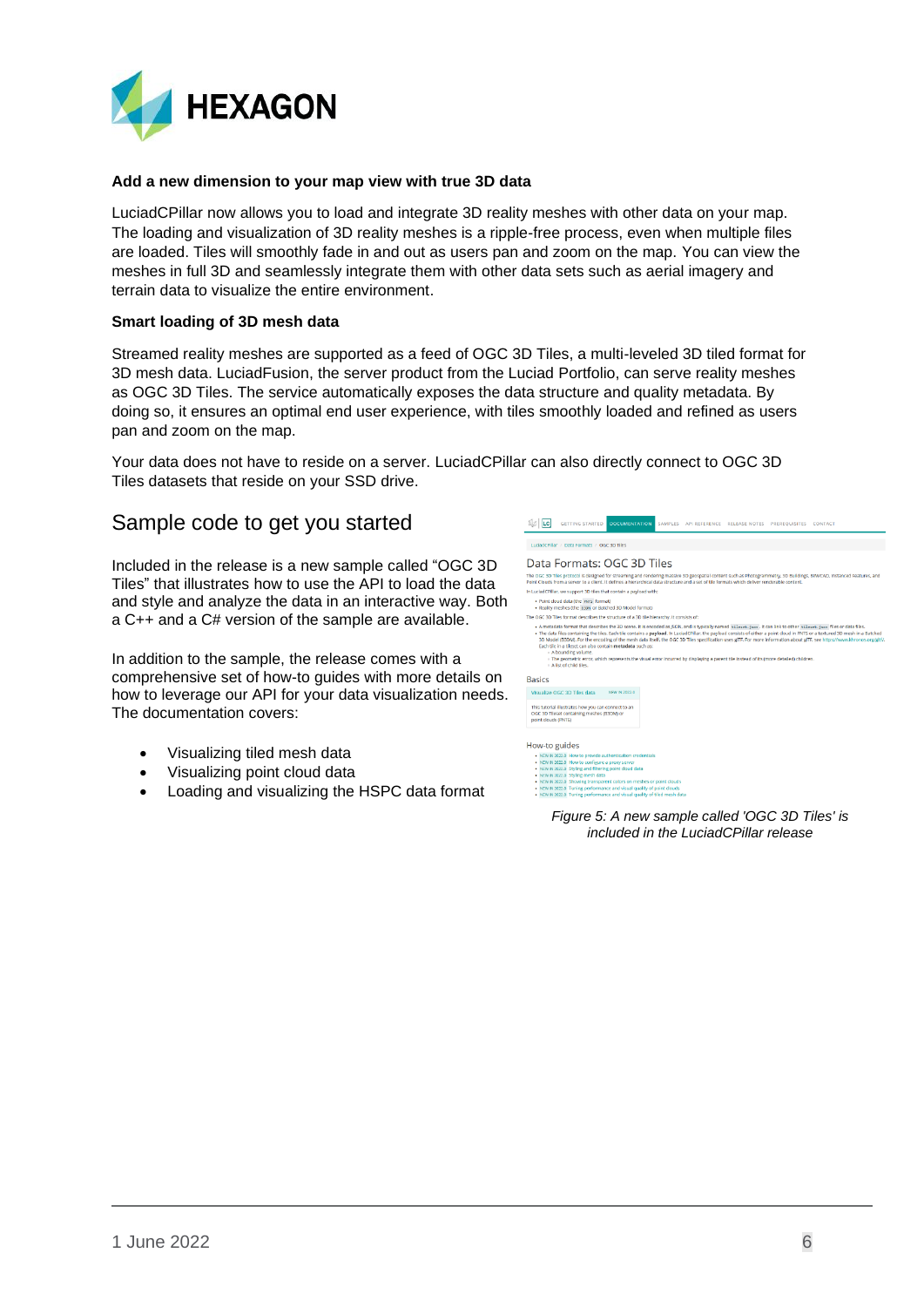

## <span id="page-6-0"></span>Touch support

Navigation around maps is easy and intuitive using a computer mouse as controller. Nevertheless, users occasionally work on tablets or embedded devices that need to be operated via touch interaction. Therefore, LuciadCPillar now supports touch-based controllers for map navigation, selection, and on-screen creation and editing of objects.

## <span id="page-6-1"></span>Sample code to get you started

All samples included in the release are now automatically equipped with touch support. The code that wires the touch events from your C++ UI toolkit to the LuciadCPillar API can be found in the Qt Widgets Integration and Qt Quick Integration projects in the C++ samples solution.

Additionally, the Create and Edit sample illustrates how you can use touch input to create and edit vector features on the map.

The articles "Interacting with the Map using a controller," "Creating Features on the map," "Editing features on a map," and "How to integrate the LuciadCPillar map in the Qt framework" also offer information on touch support.

## <span id="page-6-2"></span>Support for high-resolution displays

LuciadCPillar now fully supports high-pixel density displays, commonly referred to as HiDPI or Retina displays. These displays are supported out-of-the-box, meaning that map features such as icons, line widths, and font sizes are automatically scaled up in response to the DPI scale settings of the host operating system. These settings include a DPI scale factor that can be adjusted in the operating system to change the size of text, applications, and other items.

### <span id="page-6-3"></span>Sample code to get you started

Also for this capability, the Qt Widgets and Qt Quick integration projects in the samples illustrate how you can hook into the Qt UI toolkit to discover DPI and display scale settings and adapt your application.

More information can be found in the "Support high-resolution (HiDPI) displays" reference guide and the "How to integrate the LuciadCPillar map in the Qt framework" article.

## <span id="page-6-4"></span>Other improvements

- The LuciadCPillar support for OGC GeoPackage has been extended to include TIFF encoded elevation data.
- There are some general upgrade considerations. Starting with this release, the minimal supported openGL version is 4.2. LuciadCPillar has also been upgraded from .net 4.6 to 4.7.2. These details have been adjusted in the article "Hardware and software requirements."
- The generated Visual Studio Solution structure for the sample code now supports multiple targets in the same solution. You can now run a Debug or Release version of the samples without running cmake again.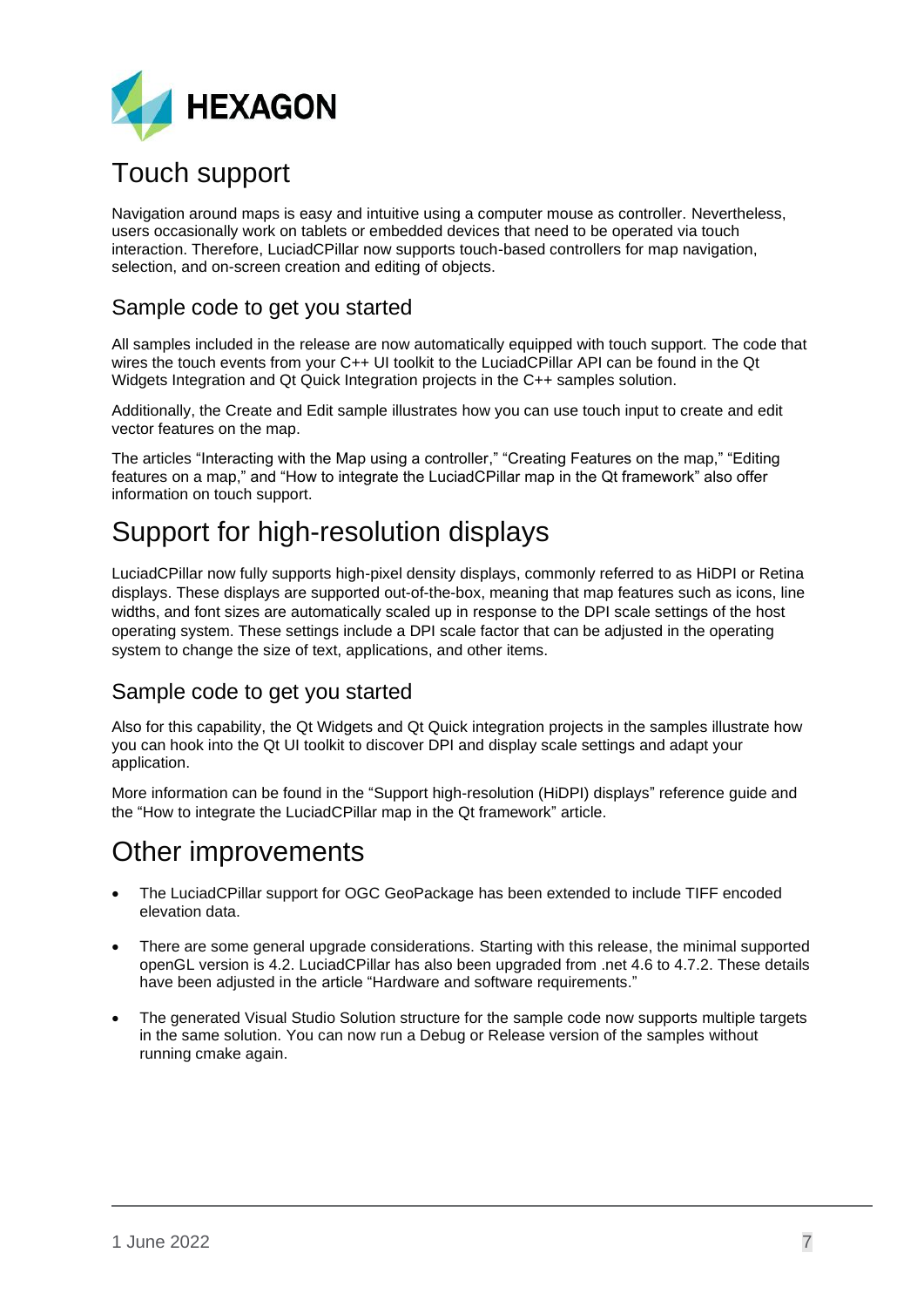

# **About Hexagon**

Hexagon is a global leader in digital reality solutions, combining sensor, software and autonomous technologies. We are putting data to work to boost efficiency, productivity, quality and safety across industrial, manufacturing, infrastructure, public sector, and mobility applications.

Our technologies are shaping production and people-related ecosystems to become increasingly connected and autonomous — ensuring a scalable, sustainable future.

Hexagon's Safety, Infrastructure & Geospatial division improves the resilience and sustainability of the world's critical services and infrastructure. Our solutions turn complex data about people, places and assets into meaningful information and capabilities for better, faster decision-making in public safety, utilities, defense, transportation and government.

Hexagon (Nasdaq Stockholm: HEXA B) has approximately 22,000 employees in 50 countries and net sales of approximately 4.3bn EUR. Learn more at [hexagon.com](https://hexagon.com/) and follow us [@HexagonAB.](https://twitter.com/hexagonab)

#### Copyright

© 2022 Hexagon AB and/or its subsidiaries and affiliates. All rights reserved

Warning: The product made the subject of this documentation, including the computer program, icons, graphical symbols, file formats, audio-visual displays and documentation (including this documentation) (collectively, the "Subject Product") may be used only as permitted under the applicable software license agreement, and subject to all limitations and terms applicable to use of the Subject Product therein. The Subject Product contains confidential and proprietary information of Intergraph Corporation, a member of the Hexagon Group of companies ("Hexagon"), its affiliates, and/or third parties. As such, the Subject Product is protected by patent, trademark, copyright and/or trade secret law and may not be transferred, assigned, provided, or otherwise made available to any third party in violation of applicable terms and conditions cited further below.

## Terms of Use

By installing, copying, downloading, accessing, viewing, or otherwise using the Subject Product, you agree to be bound by the terms of the EULA found here:

[https://www.hexagonsafetyinfrastructure.com/-/media/Legal/Hexagon/SI/Licenses/EULA\\_SA\\_SIG-](https://www.hexagonsafetyinfrastructure.com/-/media/Legal/Hexagon/SI/Licenses/EULA_SA_SIG-Eng_062021.pdf)[Eng\\_062021.pdf.](https://www.hexagonsafetyinfrastructure.com/-/media/Legal/Hexagon/SI/Licenses/EULA_SA_SIG-Eng_062021.pdf)

### **Disclaimers**

Hexagon and its suppliers believe the information in this publication is accurate as of its publication date. Hexagon is not responsible for any error that may appear in this document. The information and the software discussed in this document are subject to change without notice.

Language Translation Disclaimer: The official version of the Documentation is in English. Any translation of this document into a language other than English is not an official version and has been provided for convenience only. Some portions of a translation may have been created using machine translation. Any translation is provided "as is." Any discrepancies or differences occurring in a translation versus the official English version are not binding and have no legal effect for compliance or enforcement purposes. Hexagon disclaims any and all warranties, whether express or implied, as to the accuracy of any translation.

Reasonable efforts have been made to provide an accurate translation; however, no translation, whether automated or provided by human translators is perfect. If any questions arise related to the accuracy of the information contained in a translated version of Documentation, please refer to its